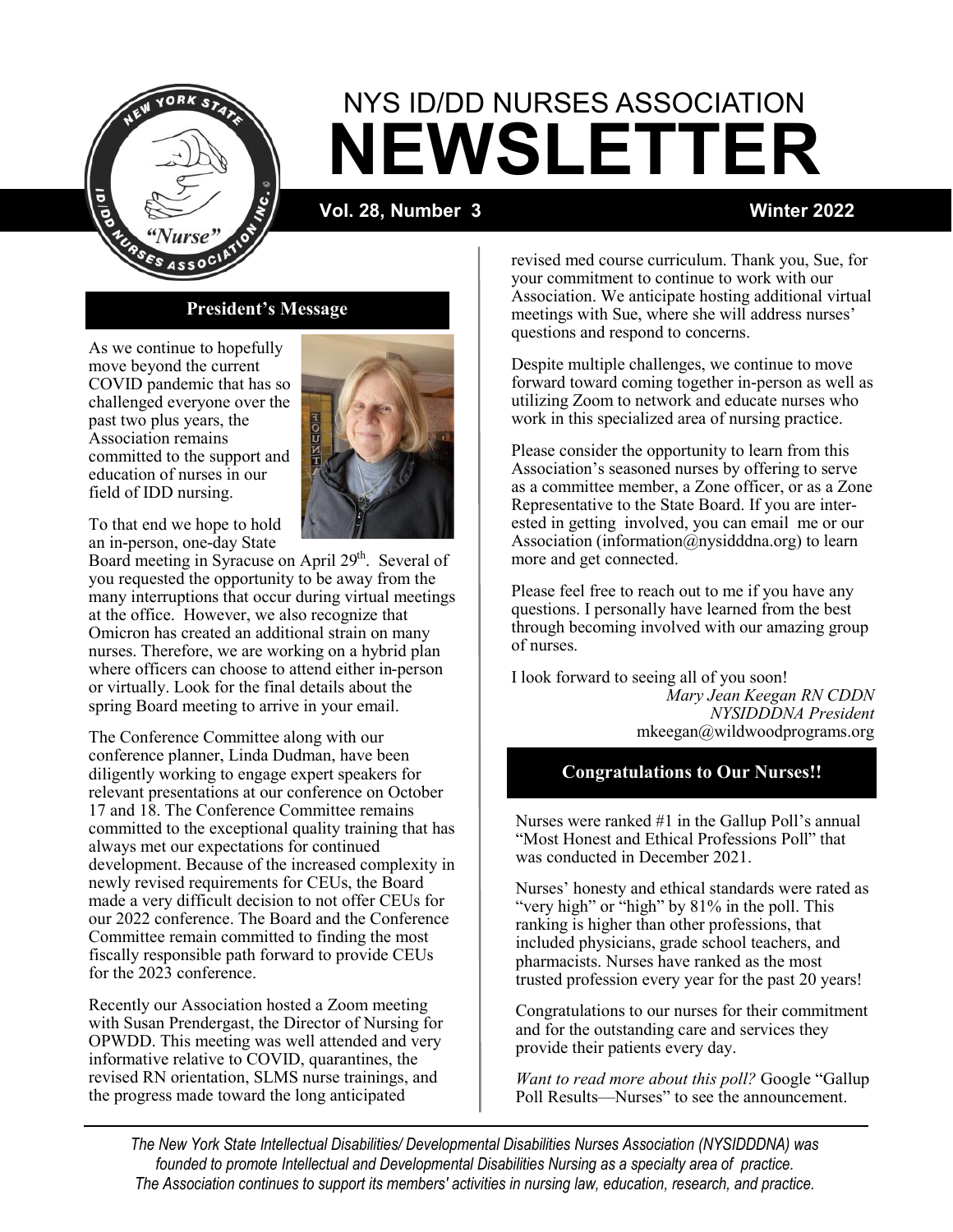## **DDNA Update — February 2022**

DDNA will be holding their  $30<sup>th</sup>$  Annual Education Conference from May 20 -23, 2022. The conference will be held at the Grand Hyatt San Antonio River Walk in San Antonio, Texas. There will not be a virtual option for attending this year's conference.

On Friday, May  $20<sup>th</sup>$  concurrent pre-conference education programs will be offered which include the Certification Boot Camp, focusing on key concepts in certification preparation, and a presentation entitled "Shining a Light on the Dark Side of DD," focusing on topics such as sexual assault, sex trafficking, suicide, social media and internet impact, and Thought Field Therapy.

Throughout the next 3 days, presentations will focus on "DDNA – Shaping the Future of DD Nursing." The keynote speaker will address "Challenges Remain – DD Nurses Still Needed." Barb Bancroft (on her farewell tour) will discuss "COVID-19 – Past, Present and Future." Other topics include an update on medication management presented by Diane Moore, psychiatric disorders associated with epilepsy, and an update on psychotropic medication presented by Nanette Wrobel. Breakout sessions will be offered within tracks: Accelerating Advocacy, Advancing Education, Empowering Clinical Practice, and Neurodevelopmental Syndromes. Gabriel Cobb will present "Self-Advocacy – A Personal Message" and Temple Grandin will present "My Story."

The certification exam will be offered on Monday afternoon, May  $23^{rd}$ . As always, a Meet & Greet, Membership Meeting and Recognition Luncheon are planned. There will be additional evening CE programs, as well as sponsor-hosted events.

Registration fees will be discounted in celebration of the  $30<sup>th</sup>$  Anniversary! Member registration will be \$500.00, with non-member registration \$650.00. Pre-conference registration will be \$85.00.

For more information on the conference, registration and certification, please visit the DDNA website at www.DDNA.org.

> *Prepared by Cathy Engel, BSN, RN, CDDN* cengel@intandem.org

## **To Receive OPWDD Updates**

It is easy to get OPWDD Updates. Just go to OPWDD.ny.gov. Click on "Sign Up For Updates." This link is in a box right on the home page.

#### **Conference Committee Chair**

As the chair for the conference committee, I am delighted to report how pleased we are with the monthly Zoom calls held. Attendance has been positive, and it appears that we have hit the mark on the topics presented.

Thank you to the committee members who have worked so hard and made time available to run practice sessions to make the webinars run smoothly. This team has been tireless! Our last session with updates from Susan Prendergast was very well received with over 90 attendees. We appreciate all that Sue has done to advocate for our programs these past few years.

We continue to move toward with our in-person 2022 conference planning and are open to suggestions for speakers, vendors, and ideas to make this year great!

Hats off to everyone for more great thigs to come!

*Linda Cultrara, Conference Committee Chair* Linda.m.cultrara@opwdd.ny.gov

#### *Save the Date*

#### **NYSIDDDNA 2022 Annual Conference October 17-18, 2022 | Albany Marriott**

You might want to put a *Save the Date* on your calendar for the Annual Conference, which will be held October 17-18 at the Albany Marriott.

The conference page on the website has been updated. The Call for Proposals form and the Exhibitor Registration Form are now posted on the website. We will continue to update the website as new information becomes available.

We encourage you to consider submitting a proposal to present. If you have questions about completing the Call for Proposals form, please email information@nysidddna.org for assistance. We welcome your suggestions for topics you would like offered and the names of speakers you would like us to consider.

Registration fees will be posted in early May. The fees will include a Member Registration Fee for everyone who is a 2022 member by August 1. In addition, we will offer an Early Bird Registration Fee. The timing for the Early Bird cutoff date will be announced well in advance to give everyone an opportunity to register at this lower rate.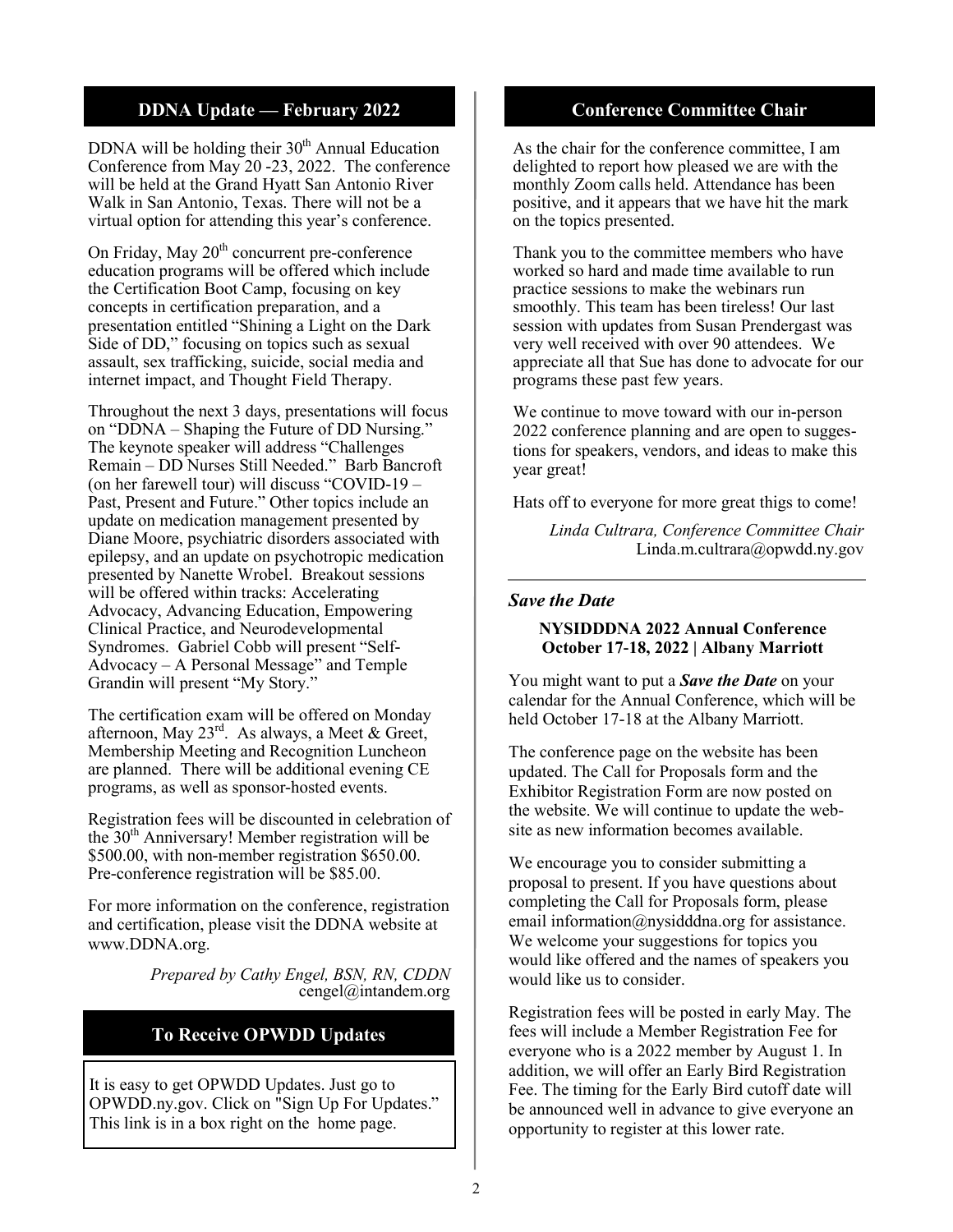## **Membership Committee Update**

Greetings and Happy New Year to all! As you can see from the chart below, our membership numbers are trending upward. Please remember the 2022 membership year begins on April 1st.

| Membership by Zone - 2021 |                  |                          |                 |  |  |  |
|---------------------------|------------------|--------------------------|-----------------|--|--|--|
| Zone                      | <b>Returning</b> | <b>New</b>               | <b>Total</b>    |  |  |  |
| ī                         | 21               | $\overline{2}$           | 23              |  |  |  |
| $\overline{2}$            | $\overline{16}$  | $\overline{3}$           | 19              |  |  |  |
| $\overline{\mathbf{3}}$   | 7                | $\overline{1}$           | $\overline{8}$  |  |  |  |
| 4                         | $\overline{31}$  | $\overline{8}$           | 39              |  |  |  |
| $\overline{5}$            | $\overline{19}$  | $\overline{11}$          | 30              |  |  |  |
| $\overline{6}$            | $\overline{17}$  | $\overline{\mathcal{A}}$ | $\overline{2}1$ |  |  |  |
| 7                         | 9                | $\overline{3}$           | 12              |  |  |  |
| $\overline{\bf 8}$        | 6                | $\overline{1}$           | 7               |  |  |  |
| 9&11                      | $\overline{21}$  | 9                        | 30              |  |  |  |
| 10                        | $\overline{2}$   | $\overline{0}$           | $\overline{2}$  |  |  |  |
| $\overline{12}$           | $\overline{2}$   | $\boldsymbol{0}$         | $\overline{2}$  |  |  |  |
| DNK*                      | 0                | 6                        | 6               |  |  |  |
| <b>Total</b>              | 151              | 48                       | 199             |  |  |  |

\* DNK members paid their dues through PayPal but did not send in their membership application. Without the application, we do not know which zone they are in.

*Welcome to our new members who joined since December 5, 2021:* Tara Donohue, Kim Laviolette, Melina Mezzanotte (Zone 6), Ellie Mertz, Tabitha Purcell (Zone 4), Leanne Rogers, Kelly Smith, Sandra Webber (Zone 12), and Robin Wisman.

We hope that you will reach out to your colleagues who are not members of the Association and share the benefits of membership!

Personal and professional development is a key benefit, with many opportunities for networking, continuing education, and leadership opportunities. It is always helpful to broaden your perspective with other nurses who face the same concerns and challenges that you do in your agency or in your part of the state. You will find that you are not alone at a time when it seems like changes and challenges are coming at us every day!

Whether you are a new nurse in this field or are "seasoned," there is always an opportunity to grow and learn, and the Association has been diligent with their efforts to provide ongoing webinars and committing to an annual conference this year.

Becoming involved in a committee or an elected position on the Board can help to increase the potential for advancement in your nursing career. Participation in the Association at this level can help nurses to demonstrate to their employers their passion for this field and their ability to work within a team outside of their current work setting.

These opportunities will help you enhance your communication and leadership skills. The leaders of this organization have a lot to share and are excellent role models and mentors!

We would love to publish your reasons for being a member and what you feel is the major benefit for you! Please send to [information@nysidddna.org.](mailto:information@nysiddna.org)

Thank you in advance for sharing!

*Cathy Engel, BSN, RN, CDDN Membership Committee /* cengel@intandem.org

#### **Thank you to our December-February Webinar Series Presenters**

Thank you to the last three webinar presenters for sharing their expertise and their time with us. We were pleased with the success of this webinar series. We could not have offered this series without the interest of our presenters to share their knowledge with our members and the support of our members who joined us for these webinars. Thank you to everyone who participated.

## **TUESDAY, DECEMBER 14**

*The Science of Cannabinoids*

Jessica J. Roland, PhD*,* Senior Medical Science Liaison, New York State, Greenwich Biosciences

## **TUESDAY, JANUARY 11**

*Putting Yes, And To Work: Building a More Adaptable, Empathetic, and Humanizing Healthcare Experience*

Cory Jenks, PharmD, BCPS, BCACP, Pharmacist, Improv Comedian, Speaker

#### **TUESDAY, FEBRUARY 8**

*A Discussion with Susan: Current Guidance Documents and Updates*

Susan Prendergast, RN, BS, Director of Nursing and Health Services, Statewide Services, NYS Office for People with Developmental Disabilities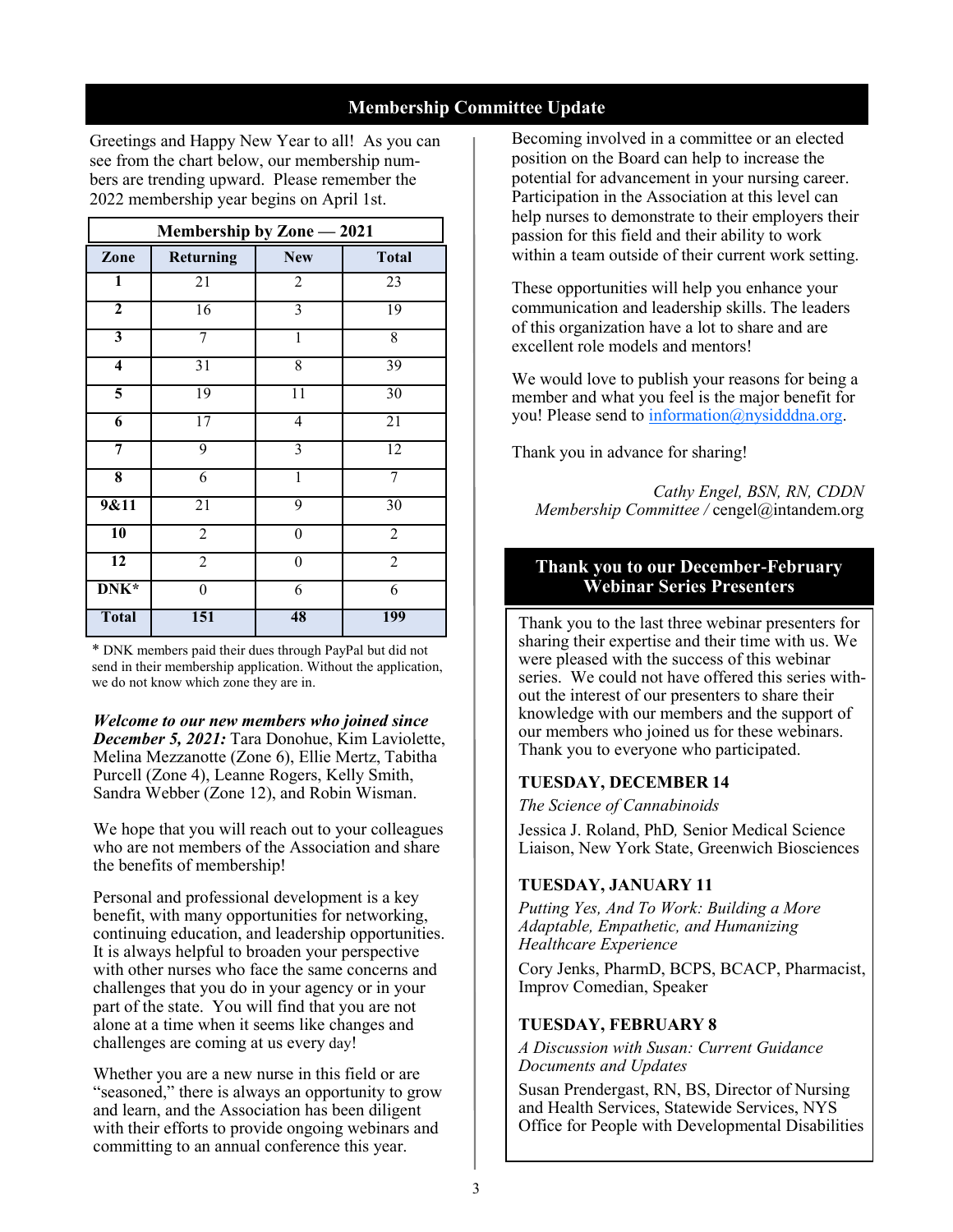#### **Introducing Our NYSIDDDNA 2022 Officers**

| President                  |
|----------------------------|
| President Elect            |
| <b>Recording Secretary</b> |
| Corresponding Secretary    |
| Treasurer                  |

Mary Jean Keegan Linda Cultrara Patricia Ruckel Martin Gleeson Karen Jarvis

## **Collaboration With Nursing Programs**

Thank you to Dr. Fred Wetzel and Dr. Vincent Siasoco for always thinking of ways to collaborate with our nursing association. Promoting education about the ID/DD patient population is one way to expose new nurses and students to this nursing specialty. As ID/DD nurses, we can help promote this field by taking advantage of opportunities when they present.

Dr. Wetzel and Dr. Siasoco provided an opportunity for Cayuga Community College nursing students to take part in Health Promotion-Healthy Athletes at this year's winter Special Olympic Games held in Syracuse, NY. About fifteen senior nursing students took part in the health screening event, giving them the opportunity to interact with special needs' individuals on a 1:1 basis.

In addition to Cayuga nursing students, medical residents from Upstate University Hospital and students from the Golisano Institute for Developmental Disability Nursing at St. John Fisher College in Rochester also took part.

If anyone is interested in finding ways to collaborate with nursing education programs within your agencies, please feel free to contact me at [edie.smith@cayuga-cc.edu.](mailto:edie.smith@cayuga-cc.edu) 

> *Edie Smith MSN, RN, CNE* Associate Professor of Nursing Cayuga Community College

## **Not Receiving Emails From NYSIDDDNA?**

Generally email messages are sent to members every one or two weeks. If you have not been receiving emails from NYSIDDDNA, it could be our email address is being blocked by your agency's IT system. We suggest you contact your agency's IT office to ask to have our email address added to your agency's "Safe Sender" list. Our email address is information@nysidddna.org. If your email address has changed, please let us know.

## **NYSIDDDNA Website**

#### **[www.nysidddna.org](http://www.nysidddna.org)**

Keep checking the website for updated information. We are lucky to have the services of **h3webdesigns** to quickly fix any web concerns or update programs/content.

We are constantly working to keep items up to date and user friendly. If you run into any concerns, let us know. Watch for conference information being posted. New material can be added by Trish Potocar papotocar $@$ thearcjslc.org or Linda Dudman [information@nysidddna.org.](mailto:information@nysidddna.org) 

*Submitted by Trish Potocar, RN, Website Chairperson,* [papotocar@thearcjslc.org](mailto:papotocar@thearcjslc.org) PLEASE NOTE: This is a new email address for Trish.

## **NYSIDDDNA Social Media**

#### **Facebook: NYSidddna**

Facebook is an addition to our other ways of keeping in touch. You can do a search or go to our website and click on the "f" on the homepage. It will take you directly to our Facebook page.

Visit the Facebook page and do a "like" and the feed will be connected to your personal Facebook page. Share a thought or a concern with the group. You can send news and/or photos to [papoto](mailto:papotocar@thearcjslc.org)[car@thearcjslc.org](mailto:papotocar@thearcjslc.org) or [kejarvis@thearcjslc.org](mailto:kejarvis@thearcjslc.org) *(Note the new email addresses.)*

For twitter and Linkedin accounts contact Tara Sandford-Briggs at [tsandford@cwinc.org.](mailto:tsandford@cwinc.org)

*Submitted by Trish Potocar, RN, Website Chairperson,* [papotocar@thearcjslc.org](mailto:papotocar@thearcjslc.org) PLEASE NOTE: This is a new email address for Trish.

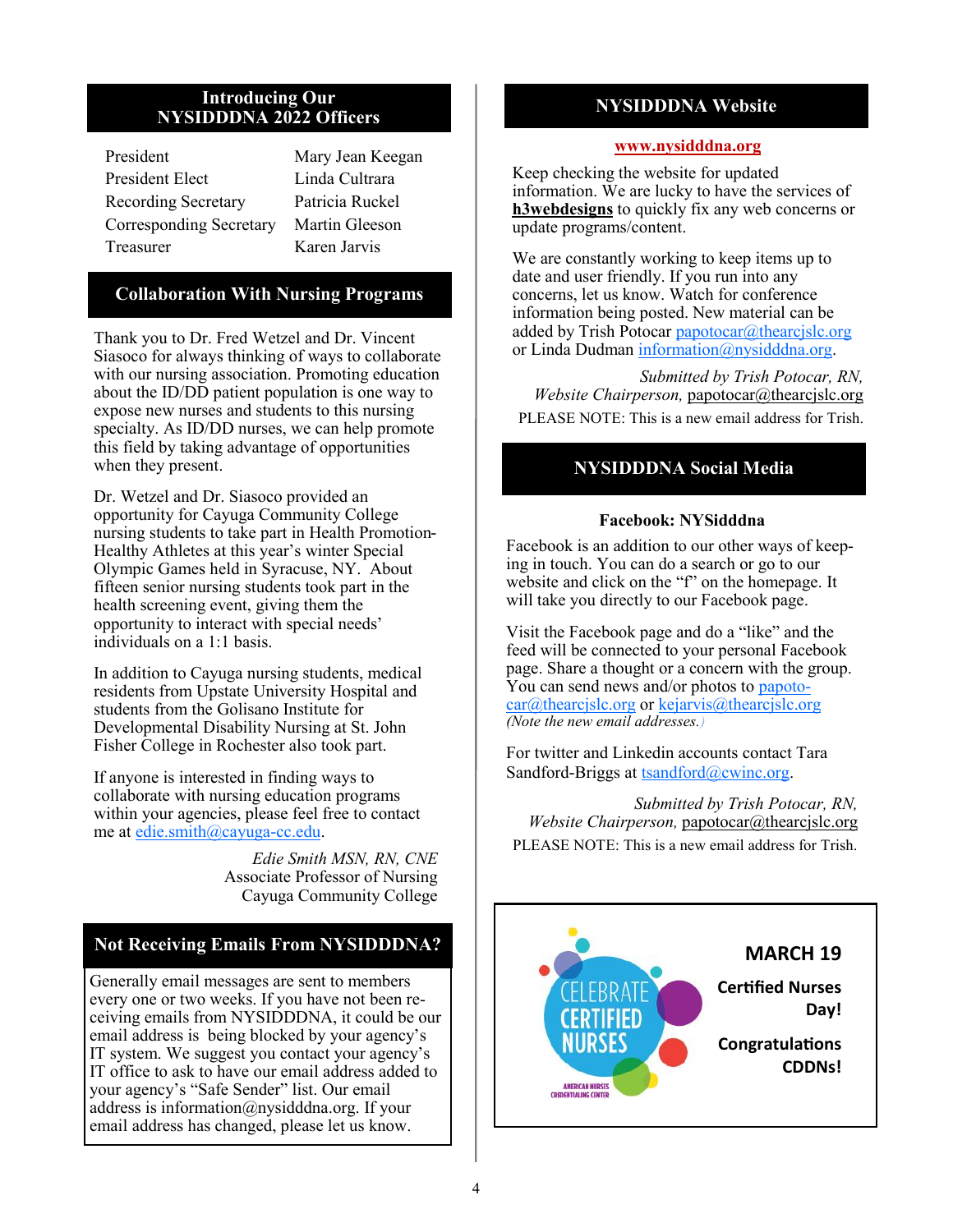#### **ZONE 1: St. Lawrence, Franklin, Clinton and Essex Counties**

With a possible in person Board meeting and a plan for our annual conference in Albany this fall, these are encouraging signs. Numbers being hospitalized are down, but Omicron does spread easily. Hope you have enjoyed the webinars as I have. Some of these differences may remain after the Covid precautions are stopped, but there is a lot to be said for face-to-face interaction. Hoping to restart zone meetings also. Zone 1 includes St. Lawrence, Franklin, Clinton, and Essex counties. We would like to hear feedback from anyone in our zone.

#### *Current Zone 1 Officers:*

- *Chairperson:* Trish Potocar, QS RN/Medical Coordinator, The Arc Jefferson St. Lawrence, Inc. [papotocar@thearcjslc.org](mailto:papotocar@thearcjslc.org) | 315-353-6618
- *Co-Chairperson:* Marty Gleeson. Marty spent many years as an RN for residential facilities in St. Lawrence County. He has held various zone and state officer positions and is currently State Corresponding Secretary. [mart4950@gmail.com](mailto:mart4950@gmail.com)
- *Secretary:* Karen Jarvis, Supervisor of Nursing, The Arc Jefferson St. Lawrence, Inc. Karen has been involved on the zone level and is currently State Treasurer. [kejarvis@thearcjslc.org](mailto:kejarvis@thearcjslc.org) | 315-353-6618

**NOTE:** The email addresses for Trish and Karen changed to these new addresses recently.

> *Trish Potocar, Zone 1 Co-Chairperson* [papotocar@thearcjslc.org](mailto:papotocar@thearcjslc.org) | 315-353-6618

#### **ZONE 2: Jefferson, Lewis, Oswego, Oneida, Onondaga, Madison, and Herkimer**

If you want to learn more about Zone 2, please email Melissa.

> *Melissa Britton Zone 2 Acting Chairperson and Secretary* mbritton@liberty-resources.org

#### **ZONE 3**: **Hamilton, Fulton, Washington, Warren, and Saratoga Counties**

Zone 3 has not been able to meet this quarter. We would like to meet when the rates of COVID-19 infections decline. Zone 3 is always seeking new members. If you are interested in participating in Zone 3 activities or if you wish to be added to the zone email list, contact Tara or Sean.

*Sean Casey and Tara Sanford-Briggs Zone 3 Co-Chairpersons* scasey@caparcny.org or tsandford@cwinc.org

#### **ZONE 4**: **Albany, Montgomery, Schoharie, Schenectady, Otsego, Delaware, Greene, Rensselaer, and Columbia**

Our Zone members connected via Zoom for our Holiday Party. At that time, we reviewed the success and struggles of 2021. We look forward to in-person educational programs in the coming year. Lindsay Parker and Carol Krueger were elected as Co-Chairs of the Zone and Cindy Pross as Zone 4 Secretary/Treasurer.

> *Cindy Pross, Zone 4 Secretary*  [Cynthia.pross@justicecenter.ny.gov](mailto:kruegerc@springbrookny.org)

#### **ZONE 5: Sullivan, Ulster, Dutchess, Orange, Putnam, Rockland, and Westchester**

If you would like to learn more about Zone 5, please email Sandra. *Sandra Mellion, Zone 5 Representative* 

smellion@campventure.org

#### **ZONE 6**: **Nassau and Suffolk Counties**

Hi, to all Zone 6 members. This winter has been harsh with the cold and snow, but a warming is in the air. We hope that everyone has been safe and staying well. So, with Covid 19 still lurking its ugly head, we have deferred a March meeting until the spring. Details to be forthcoming. We welcome suggestions for a meeting theme or topics.

We recommend all members to take advantage of the DDNA and NYSIDDDNA offered webinars, which are free to members. Some of the webinars provide CEU credits for those who need them.

Just a reminder that annual dues are effective April 1<sup>st</sup>. We encourage all current members to renew their membership and share with their colleagues who may not be members but wish to join our wonderful association. This association is one of a kind in sharing and providing information to those working with the ID/DD population and is a great resource.

If anyone is interested in the following positions in Zone 6, please reach out to either myself at [pruckel@optonline.net or](mailto:pruckel@optonline.net%20) Patty Brunetti at pattybrunetti@yahoo.com.

- Secretary Open
- Zone 6 Representative Open

Our NYSIDDDNA Annual Conference for 2022 will be held October 17-18, 2022 at the Albany Marriott. More information will be posted on our website in April. If you have never attended a conference, it is a wonderful opportunity to meet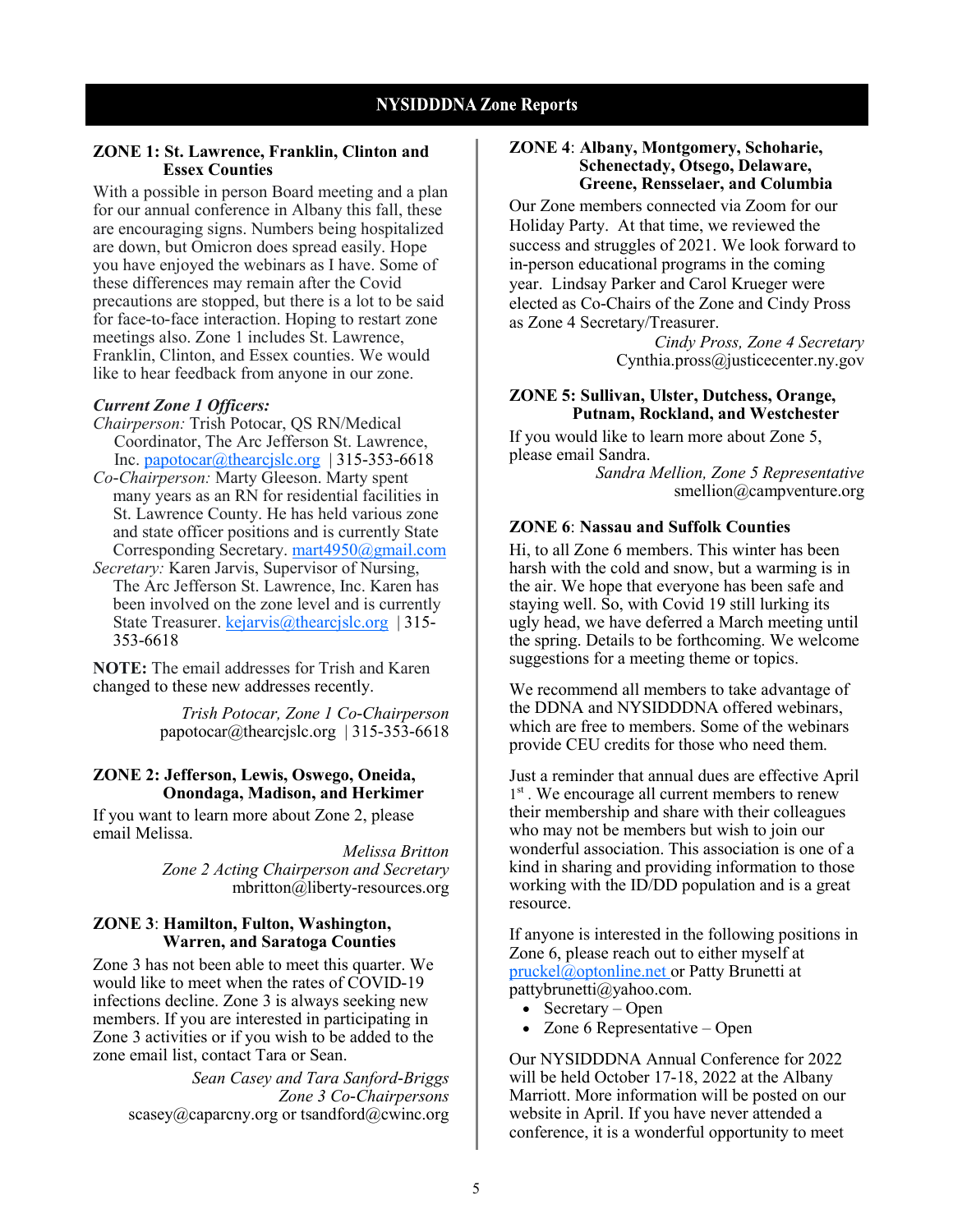#### **Zone Reports (Continued)**

fellow nurses and network. If you have attended in the past, please consider joining us again this year.

Be safe everyone and spring will be upon us before we know it.

*Pat Ruckel, Treasurer,* pruckel@phpcares.org *Patty Brunetti, Co-Chair,* pattybrunetti@yahoo.com

**ZONE 7**: **New York, Richmond, King & Queens** 

If you would like to learn more about Zone 7, please email Asuncion.

*Asuncion Muyalde, Zone 7 Treasurer* amuyalde@sinergiany.org

#### **ZONE 8**: **Niagara, Orleans, Genesee, Wyoming, and Erie Counties**

Greetings All! Zone 8 has attempted to restart in person lunch meetings yet continue to get pushed back due to COVID's presence throughout our region. We are trying to use caution and be respectful of everyone's personal and professional limitations. In the meantime, we encourage folks to actively engage and network within since there is a lot going on and this is our proven strength! As soon as we see an opportunity and have the technology figured out, we will be back in action.

> *Linda M. Cultrara,, Zone 8 Secretary*  Linda.m.cultrara.@opwdd.ny.gov

#### **ZONES 9 & 11: Chautauqua, Cattaraugus, Steuben, and Allegany, Monroe, Ontario, Wayne, Cayuga, Yates, Seneca, and Livingston**

As with most of the Zones, we have held online meetings and decreased the number of yearly meetings due to the Covid pandemic and restricted guidelines. The Association webinars have helped to bridge the gap for decreased zone meetings. Our next meeting will be held later in April. An email will be sent to all Zone members.

We are currently looking for zone members who are interested in being an officer. Zone Chair is vacant since MaryEllen Stambersky retired from nursing practice and resigned. Anyone interested can contact Edie Smith, Zone Secretary.

> *Edie Smith, Zone 9 & 11 Secretary,*  Edie.smith@cayuga-cc.edu

#### **ZONE 10 & 12: Schuyler, Tompkins, Cortland, Tioga, Chenango, Broome, Chemung, and Outside New York State**

We encourage you to reach out to other zones to join them for networking opportunities. We know you will be welcomed.

## **NYSIDDDNA Scholarship**

Each year, the New York State ID/DD Nurses Association offers a \$1,000 scholarship to encourage LPNs and other staff working in the field of intellectual/developmental disabilities to explore or remain in the field of ID/DD Nursing.

The NYSIDDDNA scholarship is awarded to an LPN or Direct Support Professional who is matriculated in an accredited RN program in NYS, is a NYS resident, and intends to work as an ID/DD RN upon graduation.

Applications are due **April 15, 2022.** Announcements about the scholarship opportunity were sent to nursing programs throughout New York State.

Please share information about the scholarship with nursing students you know. Guidelines for applying for the scholarship are posted in the Awards section of our web site.

> *Linda Dudman* NYSIDDDNA Planning Manager

## **Renewing Your Membership for 2022**

The new membership year begins on April 1st. You can use the membership application in this newsletter to renew your membership.

The annual membership fee is \$50. The associate membership fee (\$30) is available for full time nursing students and inactive nurses (unemployed or retired). Membership dues can be paid by check (agency or personal) or through PayPal.

**If paying by PayPal**: Remember to email or mail in your membership application.

As a member, you will receive the member rate when you register for the Annual Conference in October. If you are interested in getting involved with NYSIDDDNA on the zone or state level, email information@nysidddna.org.

## **Ways to Contact NYSIDDDNA**

- **Email:** information@nysidddna.org
- **Mail:** Box 25832, Rochester, NY 14625
- **Facebook:** NYSidddna
- **LinkedIn:** https://www.linkedin.com/in/newyork-state-iddd-nurses-association-4618b691/
- **Website:** www.nysidddna.org
- **Twitter:** <https://twitter.com/nysidddna>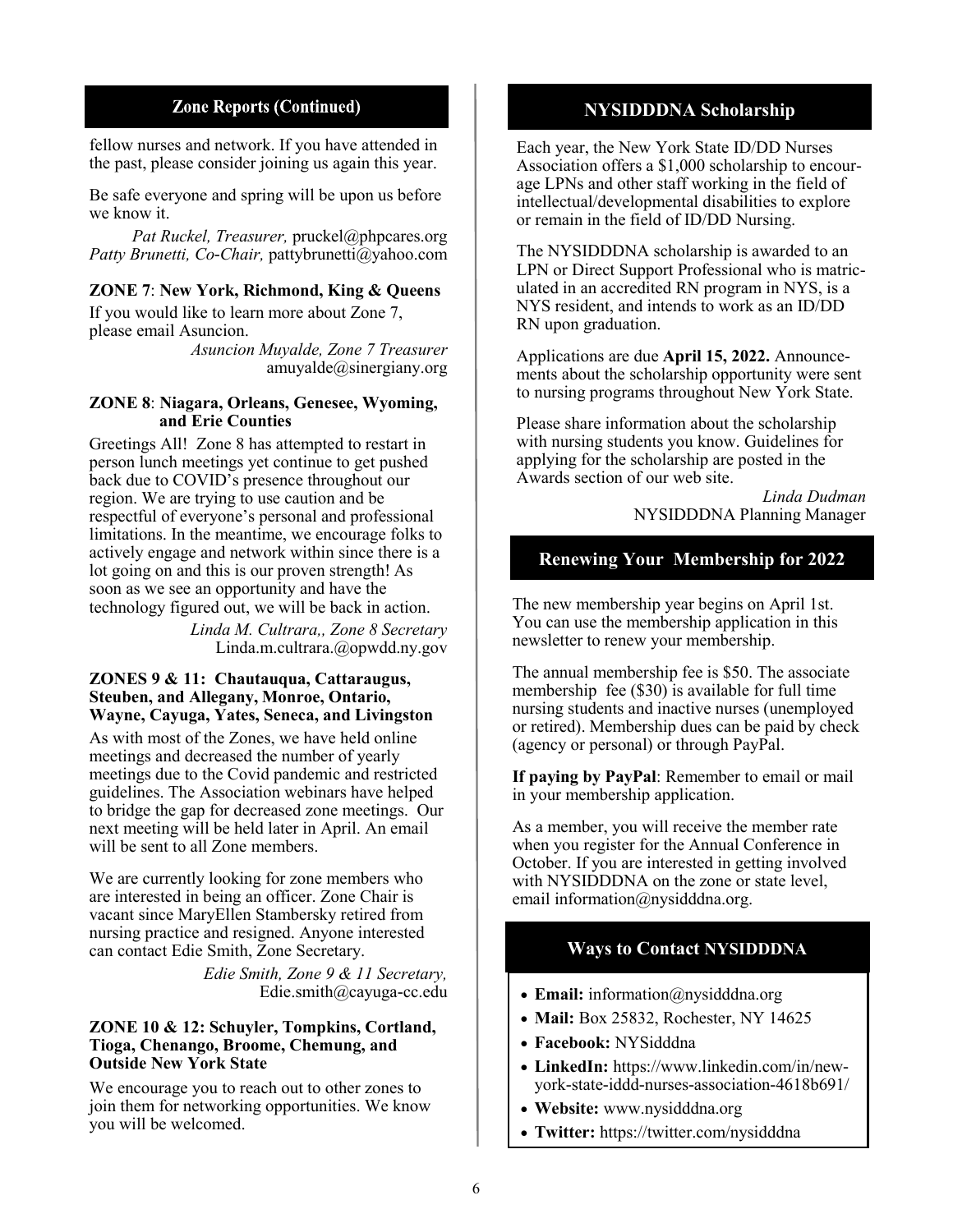# **Membership Application/Renewal Form Membership Year: April 1-March 31**

**NEW MEMBERS:** Complete all information. **RENEWING MEMBERS:** Complete only name and changes.

| Annual Membership Fee: Full Membership \$50   Associate Membership \$30<br>* Associate members are full time nursing students or inactive nurses (retired or unemployed) and are non-voting members.                                                                                                          |                                 |                                          |                                                                                                                                                                                                                                                                                                                     |  |
|---------------------------------------------------------------------------------------------------------------------------------------------------------------------------------------------------------------------------------------------------------------------------------------------------------------|---------------------------------|------------------------------------------|---------------------------------------------------------------------------------------------------------------------------------------------------------------------------------------------------------------------------------------------------------------------------------------------------------------------|--|
|                                                                                                                                                                                                                                                                                                               |                                 |                                          |                                                                                                                                                                                                                                                                                                                     |  |
|                                                                                                                                                                                                                                                                                                               |                                 |                                          | Date: $\frac{1}{\sqrt{1-\frac{1}{2}} \cdot \frac{1}{2}}$                                                                                                                                                                                                                                                            |  |
| RN _____ LPN _______ RN Student ______ LPN Student ______ Transfer (Requesting transfer from                                                                                                                                                                                                                  |                                 |                                          | $\frac{1}{2}$ $\frac{1}{2}$ $\frac{1}{2}$ $\frac{1}{2}$ $\frac{1}{2}$ $\frac{1}{2}$ $\frac{1}{2}$ $\frac{1}{2}$ $\frac{1}{2}$ $\frac{1}{2}$ $\frac{1}{2}$ $\frac{1}{2}$ $\frac{1}{2}$ $\frac{1}{2}$ $\frac{1}{2}$ $\frac{1}{2}$ $\frac{1}{2}$ $\frac{1}{2}$ $\frac{1}{2}$ $\frac{1}{2}$ $\frac{1}{2}$ $\frac{1}{2}$ |  |
|                                                                                                                                                                                                                                                                                                               |                                 | Do you hold CDDN? _______ Yes _______ No |                                                                                                                                                                                                                                                                                                                     |  |
|                                                                                                                                                                                                                                                                                                               |                                 |                                          |                                                                                                                                                                                                                                                                                                                     |  |
|                                                                                                                                                                                                                                                                                                               |                                 |                                          |                                                                                                                                                                                                                                                                                                                     |  |
|                                                                                                                                                                                                                                                                                                               |                                 |                                          |                                                                                                                                                                                                                                                                                                                     |  |
|                                                                                                                                                                                                                                                                                                               |                                 |                                          |                                                                                                                                                                                                                                                                                                                     |  |
|                                                                                                                                                                                                                                                                                                               |                                 |                                          |                                                                                                                                                                                                                                                                                                                     |  |
|                                                                                                                                                                                                                                                                                                               |                                 |                                          |                                                                                                                                                                                                                                                                                                                     |  |
| Work Telephone: Email: Email:                                                                                                                                                                                                                                                                                 |                                 |                                          |                                                                                                                                                                                                                                                                                                                     |  |
|                                                                                                                                                                                                                                                                                                               |                                 |                                          |                                                                                                                                                                                                                                                                                                                     |  |
| I would like to receive mailings and other information at my:                                                                                                                                                                                                                                                 |                                 | Send email messages to my:               |                                                                                                                                                                                                                                                                                                                     |  |
| <b>MOME ADDRESS</b> WORK ADDRESS                                                                                                                                                                                                                                                                              | Personal Email _____ Work Email |                                          |                                                                                                                                                                                                                                                                                                                     |  |
| Paying Your Membership Dues: You can pay by check or by PayPal.                                                                                                                                                                                                                                               |                                 |                                          |                                                                                                                                                                                                                                                                                                                     |  |
| By check (agency or personal): Make checks payable to the NYS ID/DD Nurses Association, Inc.<br>Include this membership application with your check.                                                                                                                                                          |                                 |                                          |                                                                                                                                                                                                                                                                                                                     |  |
| By PayPal: On our website (nysidddna.org), click on the "Join NYSIDDDNA" tab. The link to pay by<br>$\bullet$<br>PayPal is in the blue "Join NYSIDDNA Today!" box in the right column. You must complete this<br>membership application and email or mail it to information $\widehat{\omega}$ nysidddna.org. |                                 |                                          |                                                                                                                                                                                                                                                                                                                     |  |
| <b>Sending in Your Membership Application &amp; Payment:</b><br>By Mail: NYS ID/DD Nurses Association, PO Box 25832, Rochester, NY 14625                                                                                                                                                                      |                                 |                                          |                                                                                                                                                                                                                                                                                                                     |  |
| By Email: Send to information @nysidddna.org. (Please note on your membership application form if<br>payment is being paid through PayPal.)                                                                                                                                                                   |                                 |                                          |                                                                                                                                                                                                                                                                                                                     |  |
| FOR OFFICE USE:                                                                                                                                                                                                                                                                                               |                                 |                                          |                                                                                                                                                                                                                                                                                                                     |  |

Membership #: \_\_\_\_\_\_\_\_ Zone #: \_\_\_\_\_\_ Payment Received: \_\_\_\_\_\_\_\_\_\_ Date Processed: \_\_\_\_\_\_\_\_\_\_

\_\_\_ Agency Check \_\_\_ Personal Check \_\_\_ PayPal